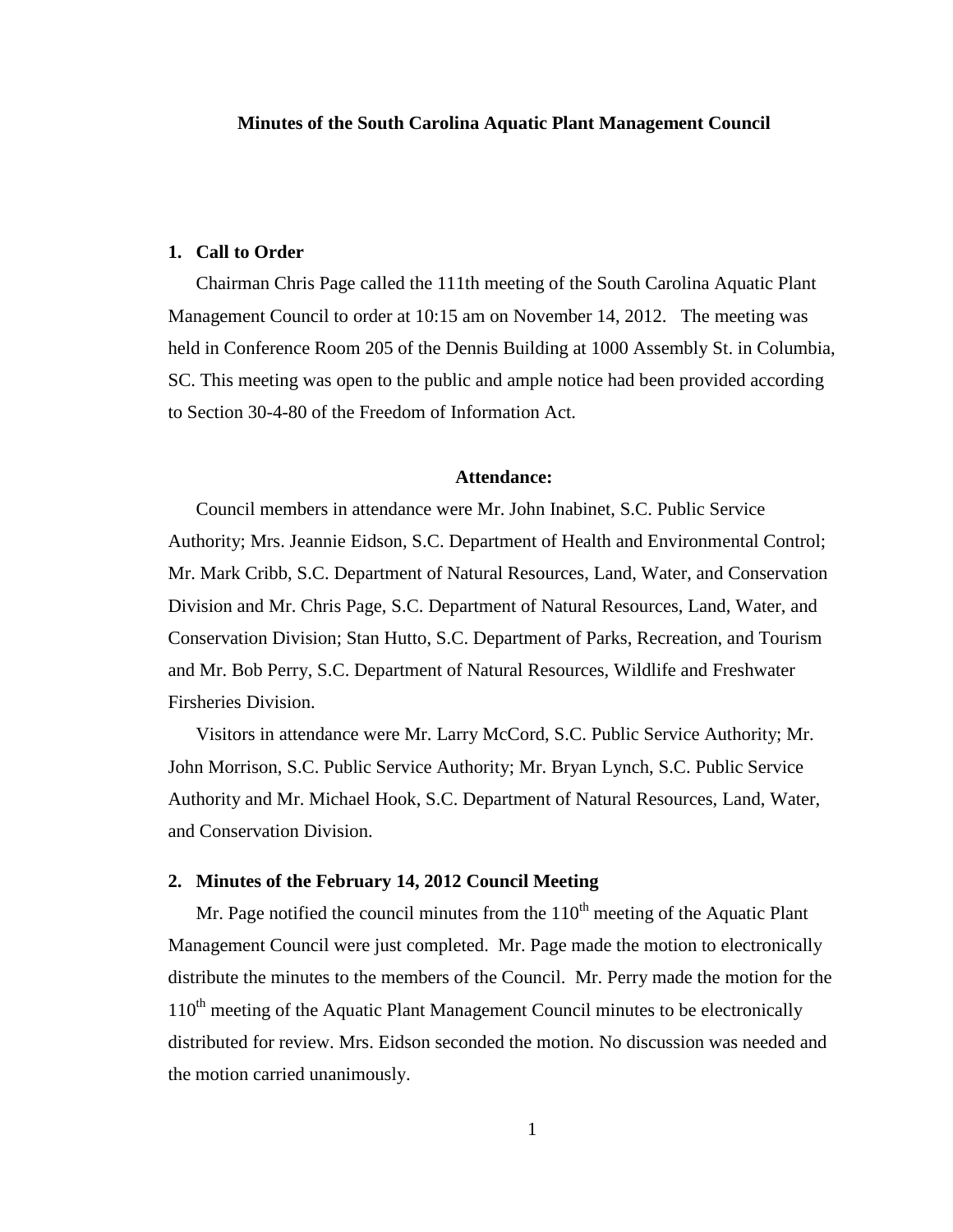## **3. Review of 2012 Aquatic Plant Management Activities**

Mr. Page brought forth to the Council the management activities for 2012 in an effort to review the work accomplished and possibly serve as a guide to what may be needed in the 2013 management season.

Mr. Hook detailed the S.C.D.N.R. Aquatic Nuisance Species Section's 2012 management activities. In 2012, after enduring a personnel loss, focus was shifted to the larger water bodies and high priority areas with large numbers of problematic species. Back River Reservoir was a high priority with 227 acres of work being completed. The Cooper River was also a priority with work being done on hydrilla near subdivisions and hyacinth throughout the river. 624 acres of phragmites work was completed at Santee Coastal Reserve, Santee Delta WMA, and Samworth WMA. We also cooperated with S.C. Department of Parks, Recreation and Tourism and provided assistance in treating several state parks. Island Apple Snails were also a focus in Horry County with 70 acres of infested waters being treated. The snail population is smaller than in the past but we have not been able to remove all of the snails from the area. One of the highest priority areas was Goose Creek Reservoir, where 270 acres of invasives were treated. The majority of the activity was water lettuce. We tested a new product, Clipper, on Goose Creek Reservoir with very good results. 3, 675 sterile grass carp were stocked in state waters. The majority of the carp were stocked in Goose Creek Reservoir, some went into state park lakes, with a few stocked in a reservoir owned by the City of Pickens, and a few were released in S.C.D.N.R. owned lakes.

Mr. Page mentioned that hydrilla has come on strong in the upstate. Both species of hydrilla has been found. Work was even done on Lake Monticello recently. The plan is to stock grass carp in Lake Monticello next year.

Mr. Page also mentioned that the Aquatic Nuisance Species program also assisted the S.C. Public Service Authority by treating 173 acres of Crested Floating Heart on several WMA's on the Santee Cooper Lakes. Work was also completed on Potato Creek WMA and Sandy Beach WMA as well. Mr. Page indicated he would like to continue this type of cooperation in the future.

Mr. McCord mentioned that operationally the work was a good thing but he does not like that procedurally Santee Cooper has been eliminated from the cost share and he does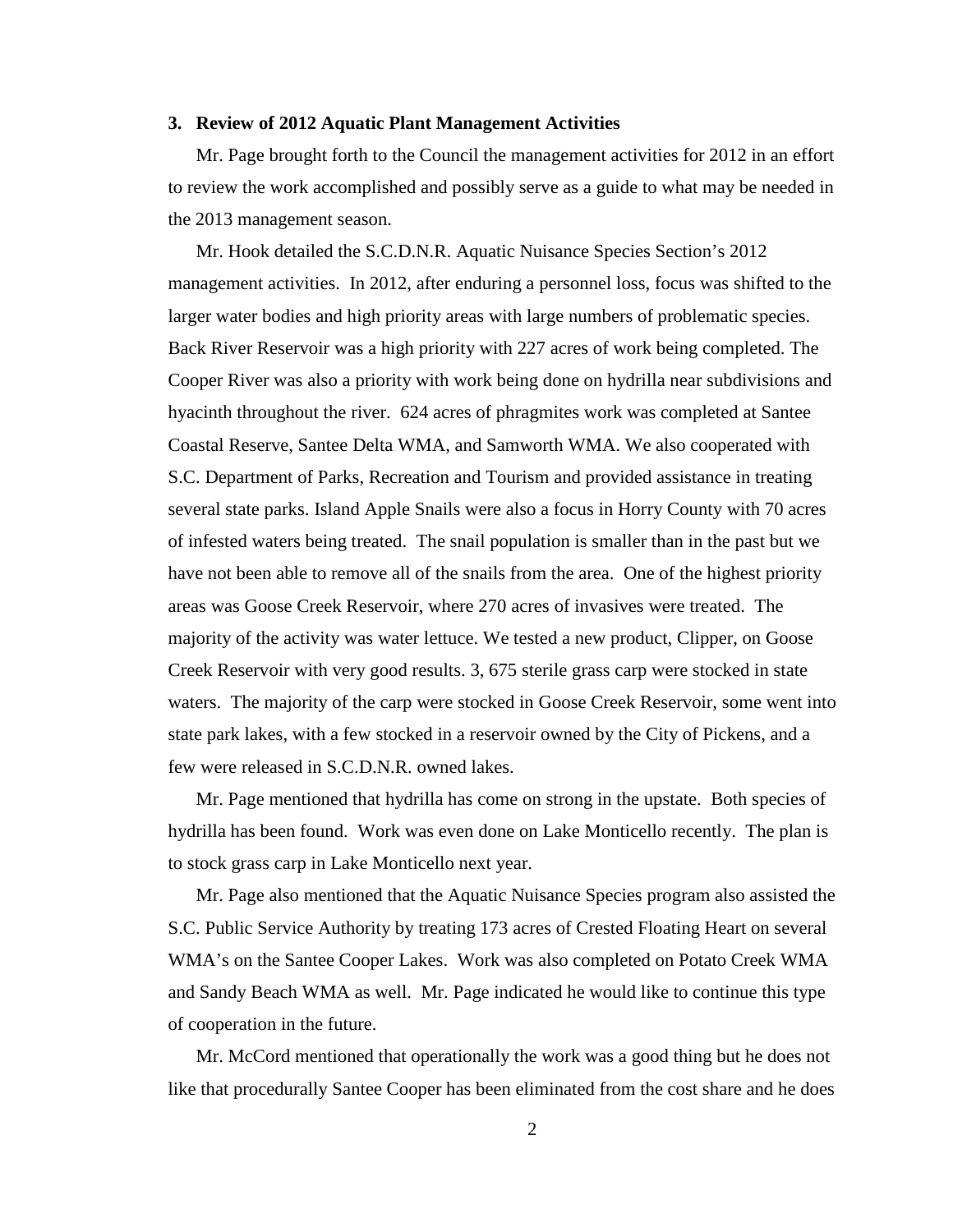not think that is appropriate. He believes that Santee Cooper should be included on the cost share.

A discussion describing a Santee Cooper/S.C.D.N.R. cost share follows.

It was brought to the council's attention that at one point Santee Cooper received a cost share portion. Mr. Page responded that for 20 years the cost share that was received by Santee Cooper was federal monies that were being distributed by the S.C.D.N.R. Mr. Page described the process to which a cost share has to be documented and noted that with recent personnel actions within the last decade it was becoming increasingly difficult to fiscally justify the cost share as required by the proper authorities. He also noted that other agencies and entities receiving the cost share were matching the cost share with their own monies and the management work was being completed by the S.C.D.N.R. The justification process between two state agencies were described and discussed. Within this discussion Mr. Inabinet mentioned that he would like to see changes made to the current policy of paying \$1 for every sterile grass carp brought into the state. He said a fee of \$1 per every fish that gets certified would be more than reasonable and indicated that a request was made to S.C.D.N.R. noting such but it was not granted. Mr. Perry suggests that a meeting between S.C.D.N.R. and Santee Cooper be set up and the merits of making a minor change to the statute regulating that fee. Mr. Inabinet agreed that would be a good idea and also said it would be advisable for upper management of both agencies to discuss this issue.

Mr. Page invited Mr. McCord to present some preliminary surveys and data for the Santee Cooper system. He also gave a little back ground as to what has transpired over the last few months. 109,000 sterile grass carp were stocked into the Santee Cooper Lakes but the stocking was spread out over several months with the last stocking being 2 weeks prior to this meeting. He also noted that at this time we are a 1/3 the way to the highest recorded number of sterile grass carp in the system.

Mr. McCord started his presentation discussing hydrilla. He states that the hydrilla has expanded from about 3,684 acres in 2011 to 5,469 acres in 2012. This includes the impoundments. There were three main areas where expansion was taking place: upper Lake Marion, Angel's cove on Lake Moultrie, and near the Hatchery. It was noted that in 2010 there were 1,249 acres of hydrilla. A discussion followed about the difference in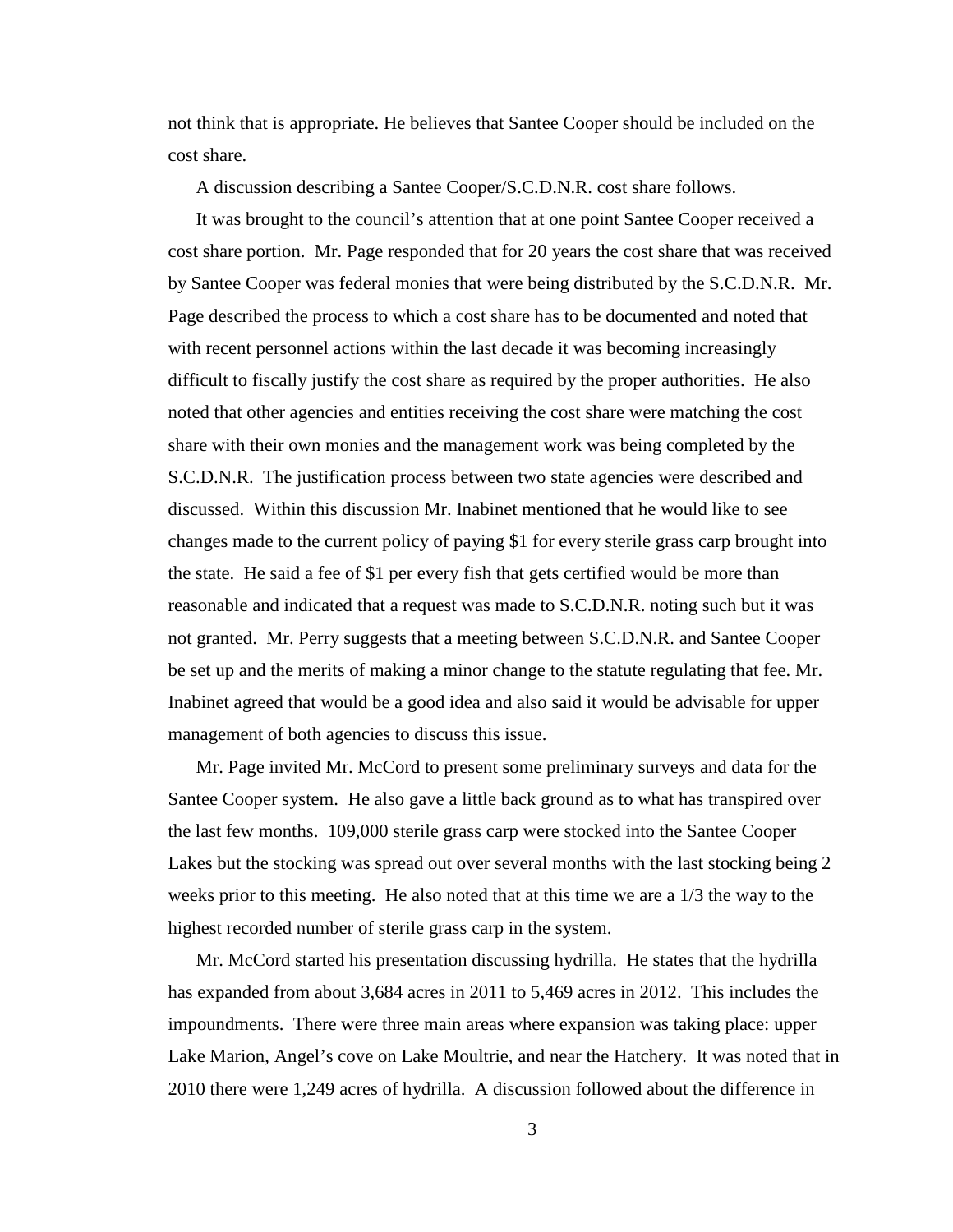the rate of increase between 2010 to 2011 and 2011 to 2012. Lake Moultrie has the higher percentage of hydrilla between the two lakes. A big concern for both reservoirs is losing the eel grass to hydrilla. Right now the biggest component of submersed aquatic species is eel grass but hydrilla is quickly taking over. The rest of the vegetation numbers are in their preliminary stages and will be revised most likely. Sterile grass carp stocking locations were pointed out and discussed. Sterile grass carp stocking strategies were then discussed. One item of note that was discussed was switching the stocking dates from the spring to the fall. It was also noted, that whatever strategy that is adopted, the maintenance stocking should be adhered to. The expansion of crested floating heart was discussed next. It has been rapidly expanding since 2010. It also appears that it is being moved throughout the lakes by humans. In 2011 there were 2,500 to 3,000 acres and we will have 6,000 acres plus this year. It should be noted that there are some areas that have been held at bay with serious effort. It is a more aggressive growing plant than hydrilla and it can withstand colder weather and can tolerate low light conditions. So far it has only been documented in the Santee Cooper lakes, a few golf courses in the Georgetown/Horry county area, and then the Santee River below the dam as far as the 52 bridge. Details of crested floating heart herbicide treatment were discussed in detail. Water hyacinth has become a problem this year as well. The upper end of Lake Marion is filling up with hyacinth. Funding is a problem. Grass carp cost is a major factor. Crested floating heart is also a very expensive plant to treat per acre. Then to compound the issue the emergence of water hyacinth is creating problems financially as well. In 2012 over 1,000 acres of hydrilla were treated chemically, 1,200 acres of floating heart, and over 1,000 acres of water hyacinth was treated as well.

### **4. J. Strom Thurmond Reservoir Invasive Species and User Survey Draft Review**

Mr. Bob Perry presented and updated the Council members of the progress made in the development of the survey instrument to be used on the J. Strom Thurmond Reservoir to gauge user group's thoughts and feeling on the subject of invasive species within the reservoir. A brief history of the process and development of the survey instrument was given. The draft survey was presented to the council and after review the council made